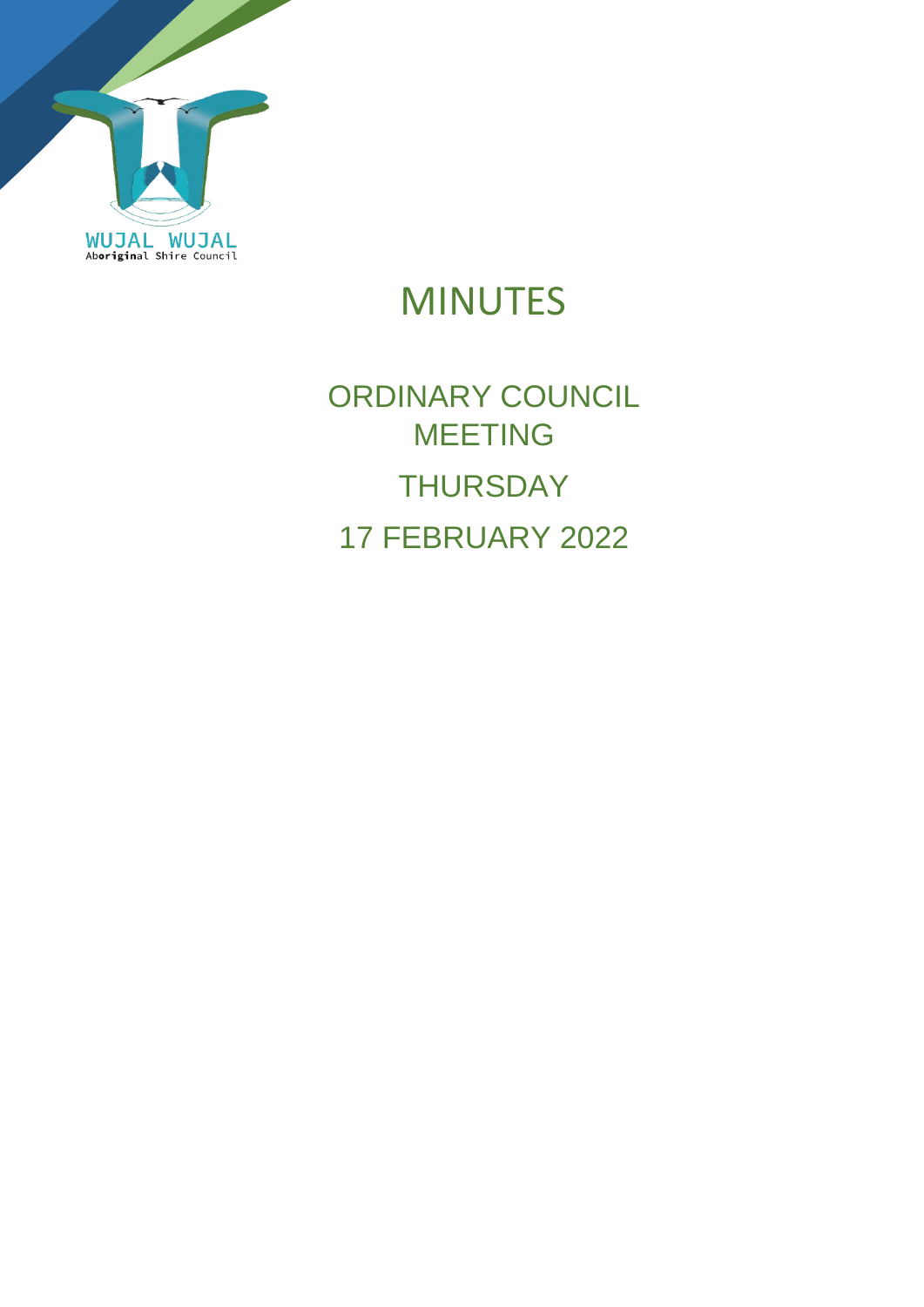

WWASC COUNCILLORS

Councillor Bradley Creek, Mayor Councillor Vincent Tayley, Deputy Mayor Councillor Robert Bloomfield Councillor Regan Kulka Councillor Vanessa Tayley

WWASC holds their Ordinary Council Meetings On the third Thursday of the Month Beginning at 9:00am The attendance of all councillors is requested.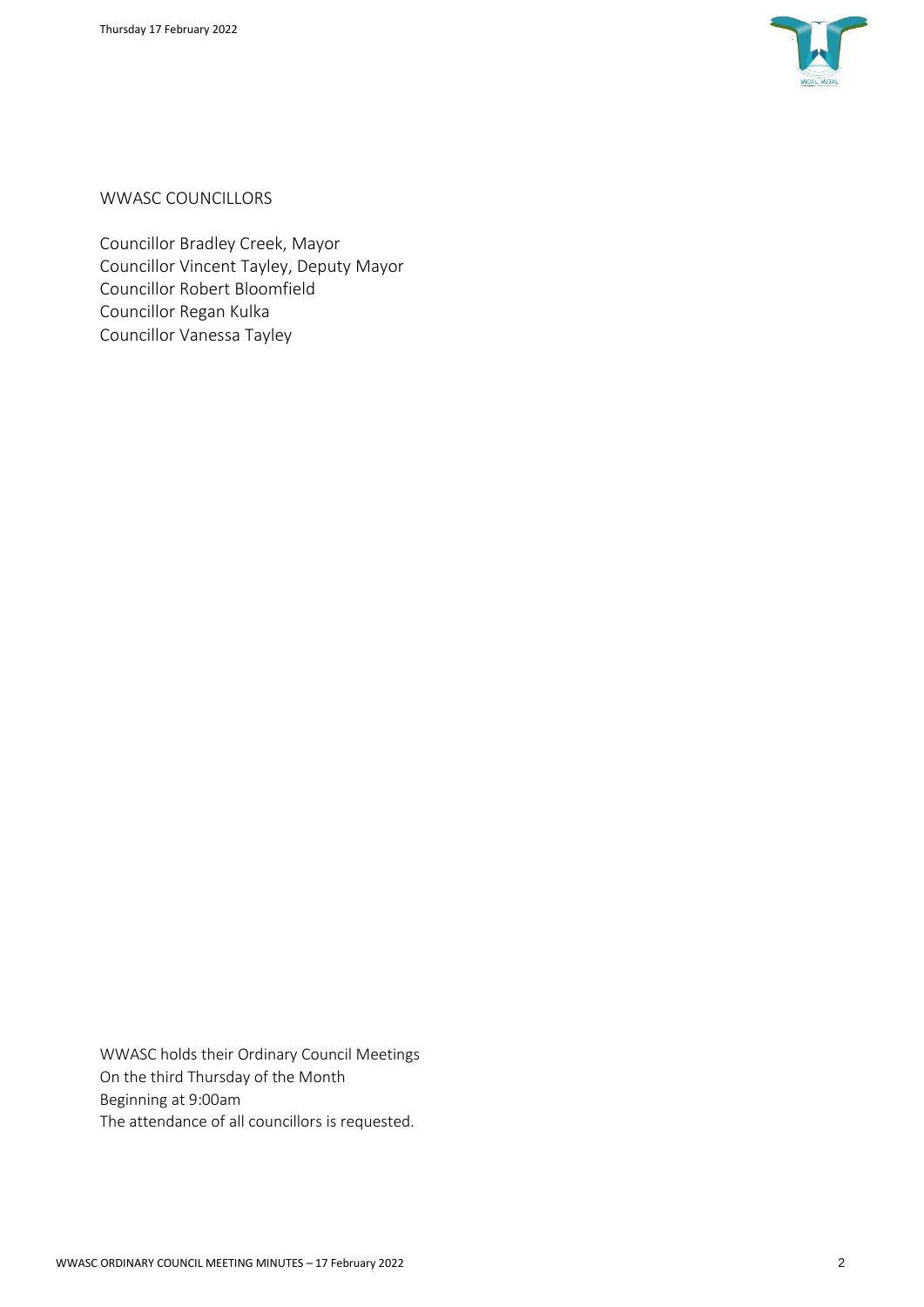# ORDER OF BUSINESS



#### 1 WELCOME / MEETING OPENED

The Mayor opened the meeting at 9.21am. acknowledging Traditional. 2 ATTENDANCE / APOLOGIES

Mayor Bradley Creek Deputy Mayor Vincent Tayley Cr Vanessa Tayley Cr Robert Bloomfield (Teleconference) Mr Stephen Wilton – Chief Executive Officer Mr Victor Mills – Director works and Building Services Ms Tegan Diprose – Minute Taker Mr John O'Halloran - DSDILGP Mr Tom Hogbin – BDO Ms Tali Mackay – BDO

Absent - Cr Regan Kulka

#### 3 CONDOLENCES

Yougie / Tayley family Chippendale Family Johnson Family Titasey Family

#### 4 COUNCILLOR OBLIGATIONS/DECLARATION OF INTERESTS

Mayor Creek invited those present to use this opportunity to make public any Material Personal Interests and/or Conflicts of Interest (real or perceived) in respect of items in the Agenda.

4.1 Declaration of Prescribed Conflict of Interest (MPI) on any item of business Pursuant to Section 175C of the Local Government Act 2009, no declarations of material personal interests were made during this meeting.

4.2 Declaration of Declarable Conflict of Interest on any item of business Pursuant to Section 175E of the Local Government Act 2009, no declarations of conflict of interests were made during this meeting.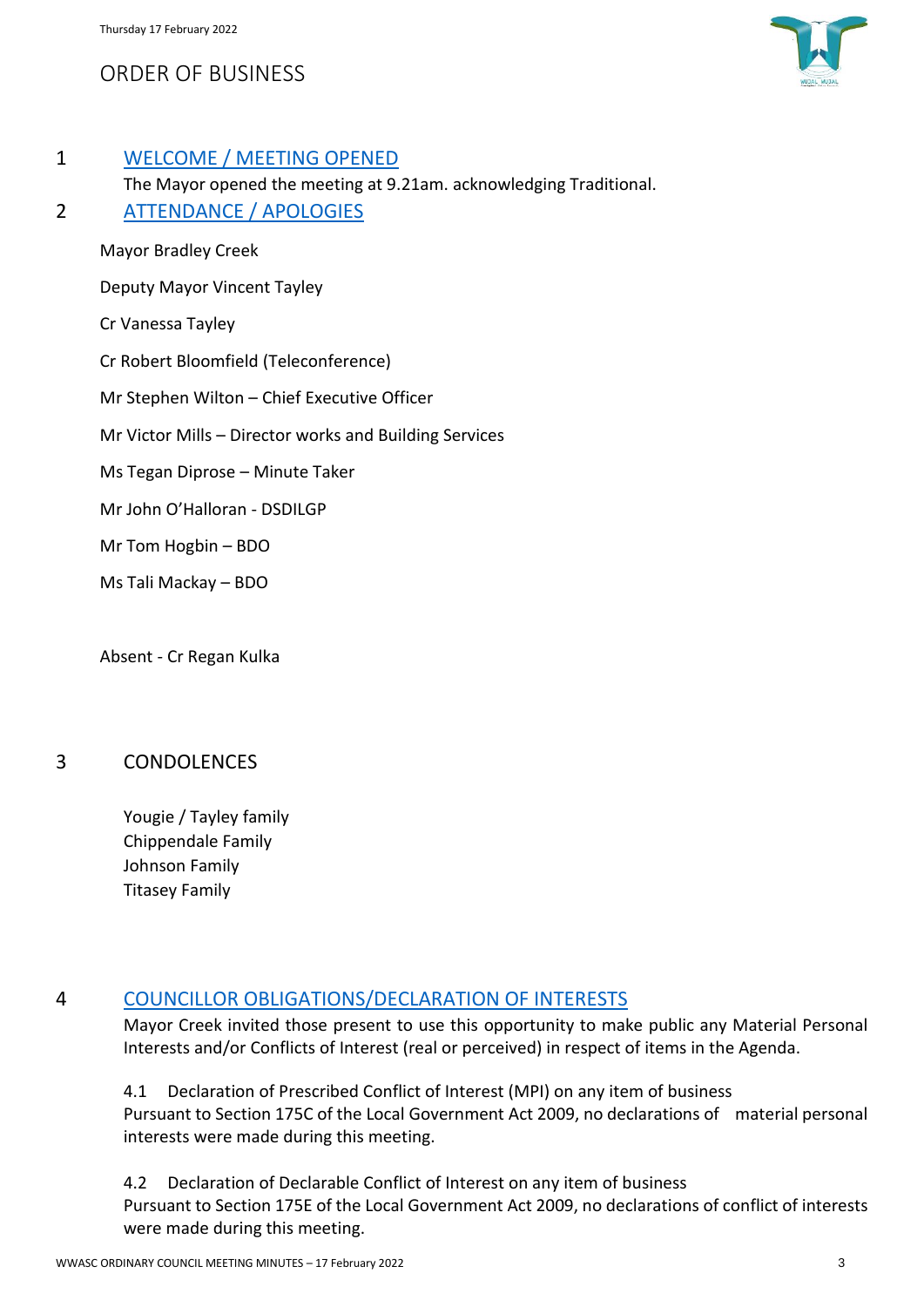

4.3 Register of Interests – Councillors must notify changes within 30 days of the change

# 5 CONFIRMATION OF PREVIOUS MINUTES

| <b>Resolution:</b> | That the minutes of the Ordinary Council Meeting held 20 January 2022 be<br>confirmed. |             |
|--------------------|----------------------------------------------------------------------------------------|-------------|
| Moved:             | Cr Vanessa Tayley                                                                      |             |
| Seconded:          | Cr Robert Bloomfield                                                                   | Carried 4/4 |
| Decision No:       | 0117022022                                                                             |             |

#### 6 REPORTS

## 6.1 Mayor's Report

| <b>Resolution:</b> | That Council endorses the Mayor's monthly report for February 2022 |             |  |
|--------------------|--------------------------------------------------------------------|-------------|--|
| Moved:             | <b>Mayor Bradley Creek</b>                                         |             |  |
| Seconded:          | CR Vanessa Tayley                                                  | Carried 4/4 |  |
| Decision No:       | 0217022022                                                         |             |  |

## 6.2 Chief Executive Officer's Report

| <b>Resolution:</b> | That Council note the COVID-19 status report for February 2022 |             |  |
|--------------------|----------------------------------------------------------------|-------------|--|
| Moved:             | Cr Vanessa Tayley                                              |             |  |
| Seconded:          | Cr Vincent Tayley                                              | Carried 4/4 |  |
| Decision No:       | 0317022022                                                     |             |  |

| <b>Resolution:</b> | That Council note the Regional Aged Care Working Group briefing |             |  |
|--------------------|-----------------------------------------------------------------|-------------|--|
| Moved:             | <b>CR Robert Bloomfield</b>                                     |             |  |
| Seconded:          | Deputy Mayor Vincent Tayley                                     | Carried 4/4 |  |
| Decision No:       | 0417022022                                                      |             |  |

| <b>Resolution:</b> | That Council adopt the Wujal Wujal Aboriginal Shire Council Corporate Plan<br>2022-2027 |             |
|--------------------|-----------------------------------------------------------------------------------------|-------------|
| Moved:             | Cr Vanessa Tayley                                                                       |             |
| Seconded:          | Cr Robert Bloomfield                                                                    | Carried 4/4 |
| Decision No:       | 0517022022                                                                              |             |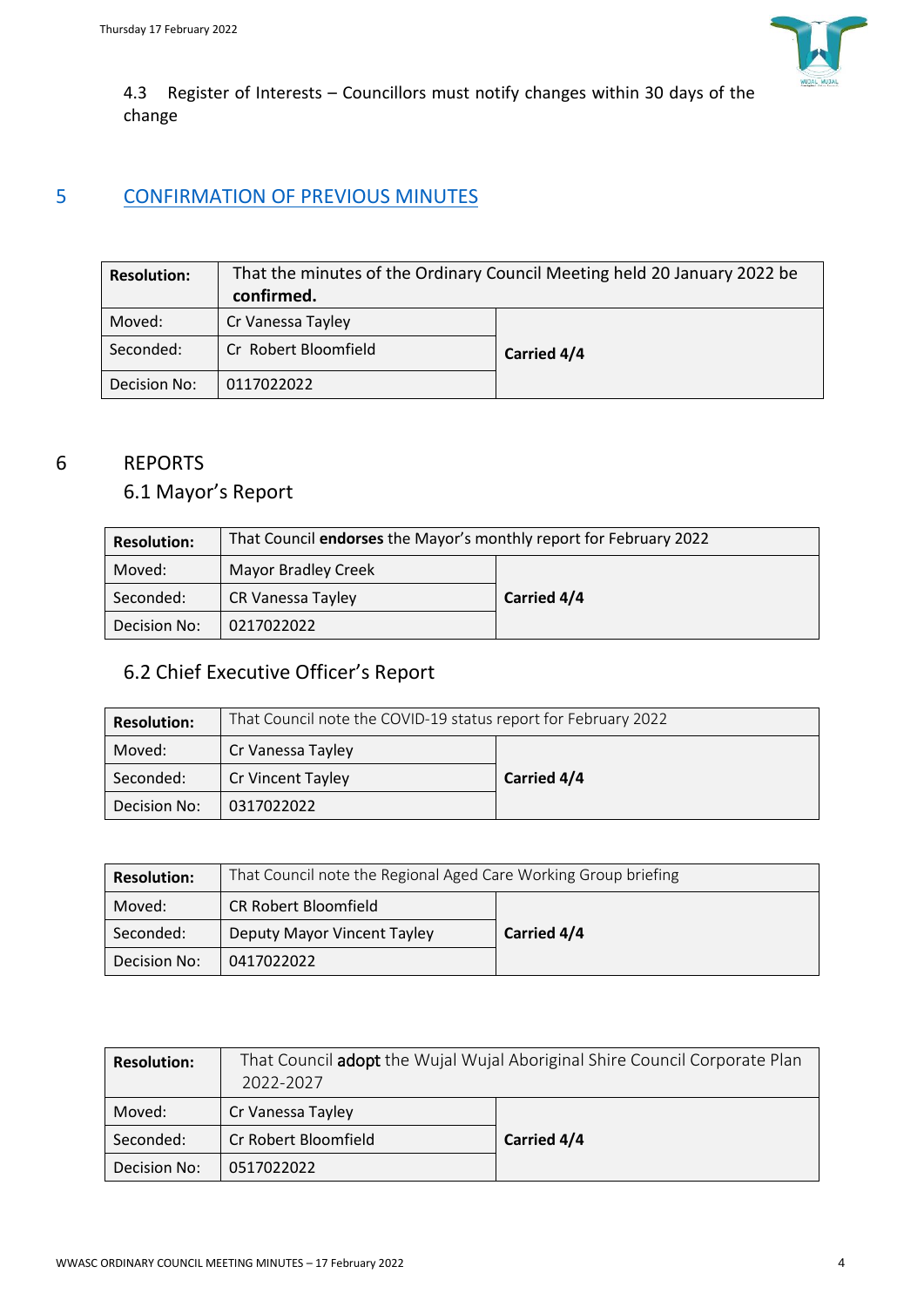| THUISUAV IT FEDIUAIV ZUZZ |                                     |             |              |
|---------------------------|-------------------------------------|-------------|--------------|
| <b>Resolution:</b>        | Accept CEO report for February 2022 |             |              |
| Moved:                    | Dept Mayor Vincent Tayley           |             | <b>WUJAL</b> |
| Seconded:                 | Cr Robert Bloomfield                | Carried 4/4 |              |
| Decision No:              | 0617022022                          |             |              |

#### 10.00am – Presentation by Jacqui Heywood Queensland Health

Discussions on the establishment of the Torres and Cape Healthcare (TORCH) Commissioning Fund.

Council indicated WWASC support for the TORCH model to continue.

## 6.4 Director of Finance and Corporate Services Report

| <b>Resolution:</b> | That Council endorse the DF&CS monthly report for |             |  |
|--------------------|---------------------------------------------------|-------------|--|
| Moved:             | <b>Mayor Bradley Creek</b>                        |             |  |
| Seconded:          | Cr Vanessa Tayley                                 | Carried 4/4 |  |
| Decision No:       | 0717022022                                        |             |  |

#### 6.3 Financial Controller's Report

The Financial Controllers gave a comprehensive presentation on the Mid-Year Budget Review and discussed the transfer of the QTC Working Capital Facility to a long term loan with possible offsets from the Works for Queensland W4Q 21-24 allocation.

In accordance with S,254J(a) of the Local Government Regulation 2012, the meeting was closed to the public whilst Council discussed the Local Government budget.

| 12.10pm Council move into Committee                                   | Mayor Creek/Cr Bloomfield |
|-----------------------------------------------------------------------|---------------------------|
| 12.25pm Council moved to open Council Mayor Creek/Deputy Mayor Tayley |                           |

| <b>Resolution:</b> | That Council transfer the existing balance of the Working Capital Facility of<br>\$3,720,574 to a QTC long term loan. The full Works for Queensland (W4Q 21-24) of<br>\$1,090,000 will be used on identified community projects. |             |
|--------------------|----------------------------------------------------------------------------------------------------------------------------------------------------------------------------------------------------------------------------------|-------------|
| Moved:             | <b>Mayor Bradley Creek</b>                                                                                                                                                                                                       |             |
| Seconded:          | Dept Mayor Vincent Tayley                                                                                                                                                                                                        | Carried 4/4 |
| Decision No:       | 0817022022                                                                                                                                                                                                                       |             |

| <b>Resolution:</b> | That Council adopt the amended budget as presented in the Mid-Year Budget<br>review |             |
|--------------------|-------------------------------------------------------------------------------------|-------------|
| Moved:             | Cr Vanessa Tayley                                                                   |             |
| Seconded:          | Cr Robert Bloomfield                                                                | Carried 4/4 |
| Decision No:       | 0917022022                                                                          |             |

**Contract**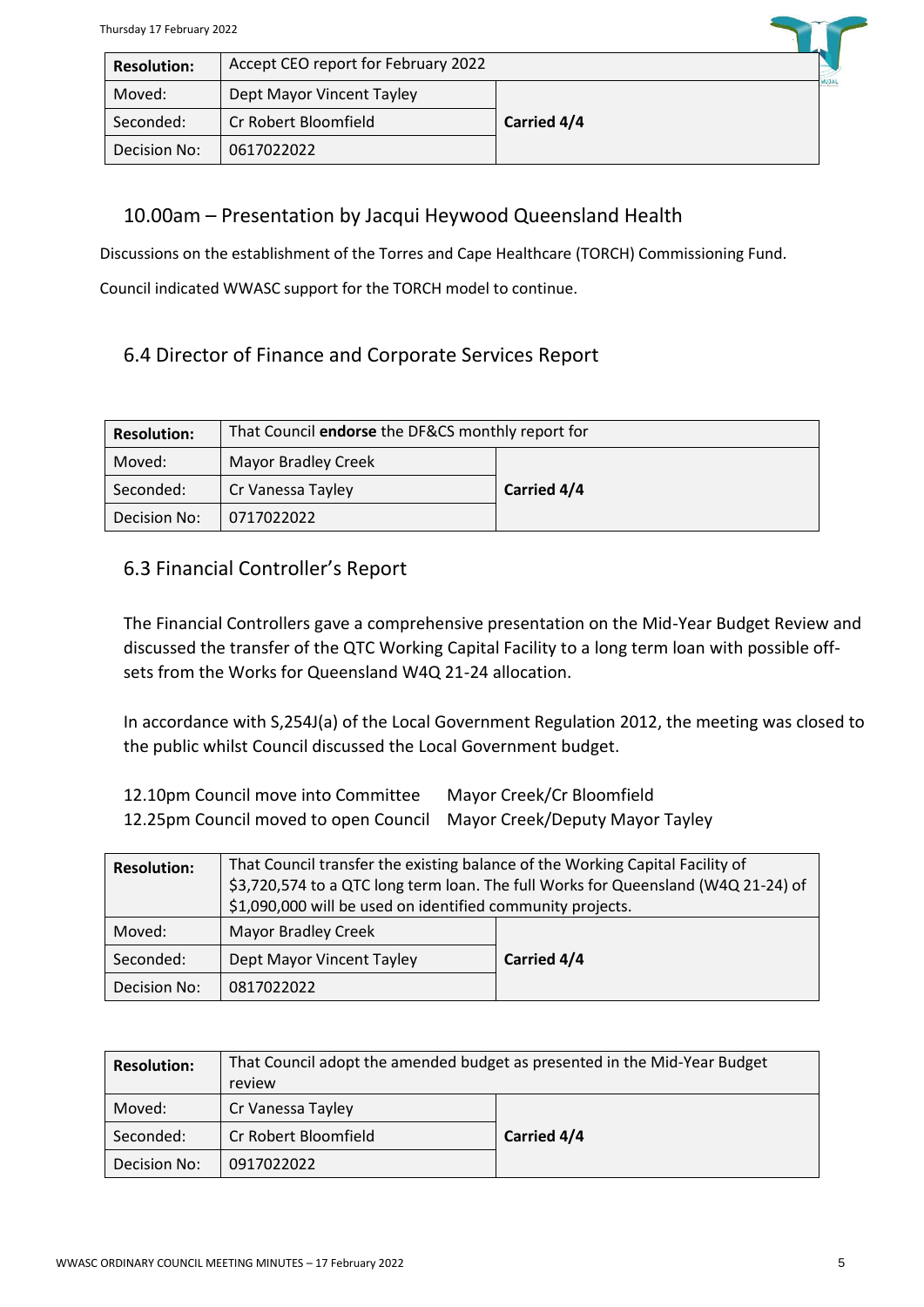

## 6.5 Director of Works and Building Services Report

| <b>Resolution:</b> | That Council endorse the DW&BS monthly report for |             |  |
|--------------------|---------------------------------------------------|-------------|--|
| Moved:             | Cr Vanessa Tayley                                 |             |  |
| Seconded:          | Cr Robert Bloomfield                              | Carried 4/4 |  |
| Decision No:       | 1017022022                                        |             |  |

#### **7 CLOSED SESSION**

In accordance with S,254J(a) of the Local Government Regulation 2012, Council closed the meeting to the public to discuss the local Government budget.

#### 8 GENERAL BUSINESS/LATE ITEMS

| <b>Councillor</b>           | <b>Item</b>                                                                                                       | <b>Response</b>                                                                |
|-----------------------------|-------------------------------------------------------------------------------------------------------------------|--------------------------------------------------------------------------------|
| Mayor Creek                 | Kapani Warriors Freight<br>Service                                                                                | Further discussions and<br>solution at next council<br>meeting                 |
|                             | Laundry mat - machine not<br>working                                                                              | Victor to check and assess                                                     |
|                             | Cook Shire to come and<br>guinea grass and clearing<br>bridge, potholes.                                          | Steve to action                                                                |
|                             | Café-Kathy lease                                                                                                  | Steve to action                                                                |
| Cr Bloomfield               | Fences around houses, boat<br>ramp to be tidied up                                                                |                                                                                |
| Deputy Mayor Vincent Tayley | Looking into transport/bus<br>that allows also revenue for<br>WWASC by hiring it out,<br>supporting local events. | Looking into CBF fund for<br>application to purchase bus<br>for these purposes |

## **Meeting Close: 1.23PM**